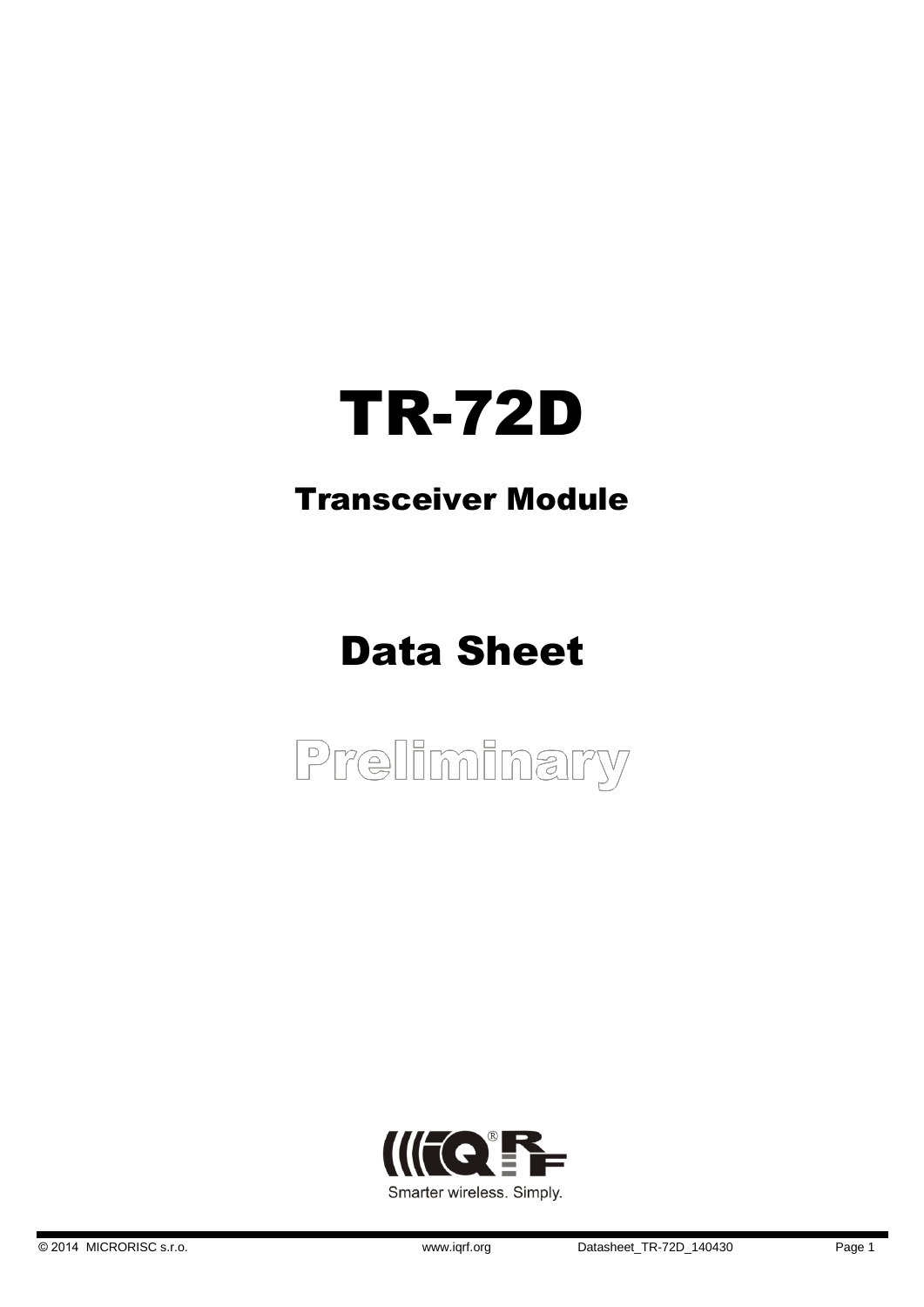

#### **Description**

TR-72D is a family of IQRF transceiver modules operating in the 868 MHz and 916 MHz license free ISM (Industry, Scientific and Medical) frequency band. Its highly integrated ready-to-use design requires no external components. Microcontroller with built-in operating system, excellent development support, integrated LDO regulator, serial EEPROM and optional temperature sensor dramatically reduce time of application development. Extended RF power and sensitivity fit also range-constrained applications. Ultra low power consumption predetermines these modules for use in battery powered applications.



#### **Key features**

- Complete solution with operating system, easy to use
- GFSK modulation
- Selectable RF band 868 / 916 MHz, multiple channel
- Selectable RF bit rate
- RF output power 12.5 mW
- MCU with extended resources, user interrupt capability
- Extra low power consumption, power management modes
- SPI interface supported by OS on background
- Serial EEPROM
- PWM output
- Programmable HW timer
- +3 V LDO regulator output, battery monitoring
- 2 LEDs
- 8 pins, 6 I/Os
- A/D converter (2 channels), analog comparator
- Options: on-board antenna, U.FL connector, temperature sensor
- SIM card format

#### **Block diagram**



#### **Applications**

- Point-to-point or network wireless connectivity
- Telemetry, AMR (automatic meter reading)
- WSN (wireless sensor network)
- Building automation
- Street lighting control
- Wireless monitoring, control and regulation
- Remote data acquisition
- RF connectivity in many other fields
- Also for municipal and indoor areas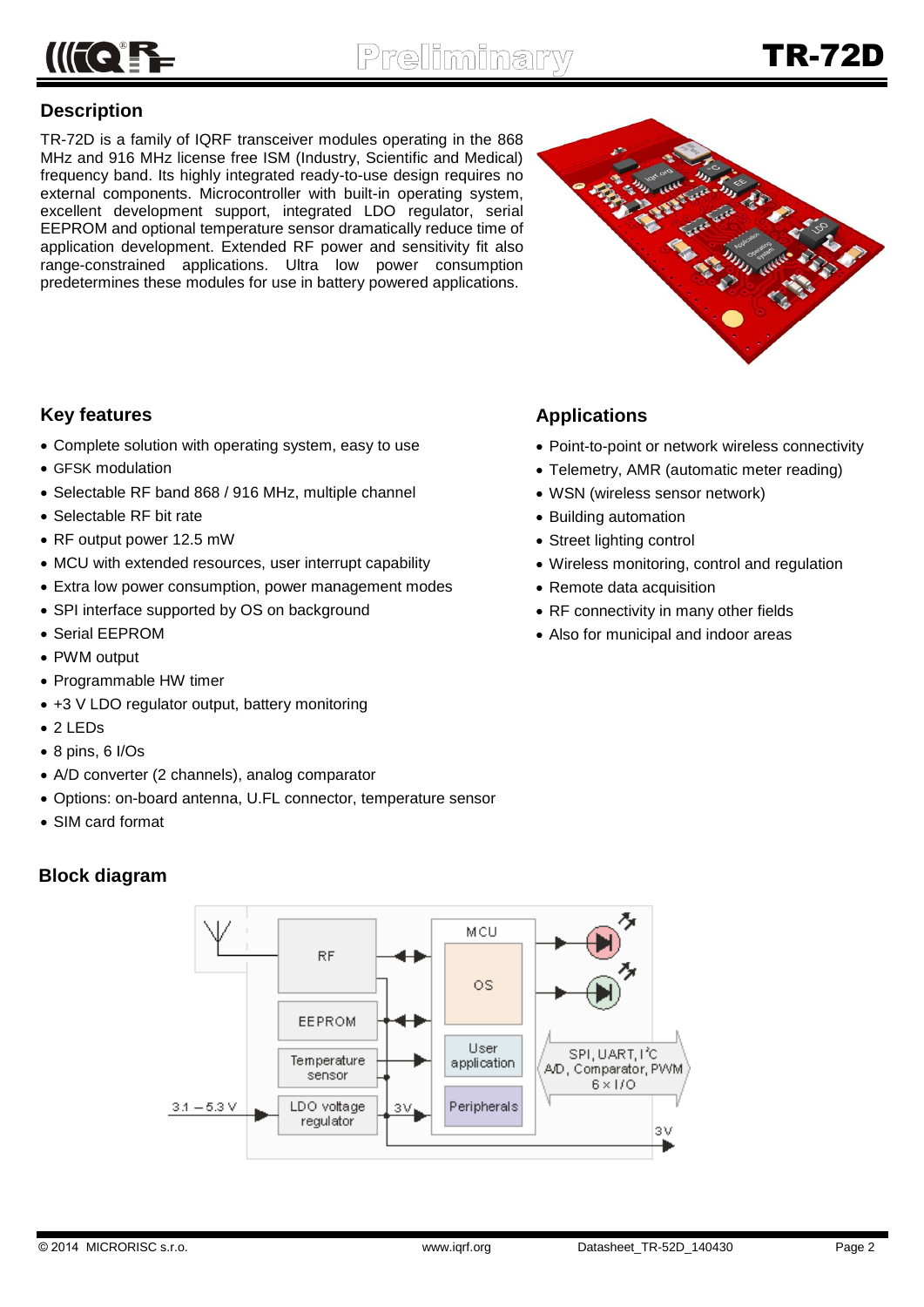# $\mathsf{C} \cap \mathsf{C} \subseteq \mathsf{C}$

*Information contained in this publication regarding device applications and the like is provided only for your convenience and may be superseded by updates. It is your responsibility to ensure that your application meets with your specifications.*

*MICRORISC MAKES NO REPRESENTATIONS OR WARRANTIES OF ANY KIND TO STATED CONDITION, QUALITY, PERFORMANCE, MERCHANTABILITY OR FITNESS FOR PURPOSE and disclaims all liability arising from this information and its use. Use of MICRORISC devices in life support and/or safety applications is entirely at the buyer's risk, and the buyer agrees to defend, indemnify and hold harmless MICRORISC from any and all damages, claims, suits, or expenses resulting from such use. No licenses are conveyed, implicitly or otherwise, under any MICRORISC intellectual property rights.*

*Electrical specifications Typical values unless otherwise stated*

*Parameters specified in this datasheet are typical values. They are at power supply VOUT = 3 V only. VOUT voltage different from 3 V can impact on RF range and other parameters.*

| Supply voltage (Vcc)<br>LDO output $(VOUT)$                                                | 3.1 V to 5.3 V<br>+3 V $\pm$ 60 mV ( V <sub>CC</sub> $>$ 3.1 V), 100 mA max.                                |  |  |  |
|--------------------------------------------------------------------------------------------|-------------------------------------------------------------------------------------------------------------|--|--|--|
| Operating temperature <sup>1</sup>                                                         | -40 °C to +85 °C                                                                                            |  |  |  |
| Supply current                                                                             |                                                                                                             |  |  |  |
| Sleep mode                                                                                 | 1.9 µA (if all peripherals including RF IC disabled 3)                                                      |  |  |  |
| Run mode<br>Additional LED supply current                                                  | 1 mA (RF IC disabled)<br>Cca 2 mA per LED. Rough value for brief guidance only.                             |  |  |  |
| RX mode                                                                                    | STD mode: 10 mA<br>LP mode $4:$ TBD<br>XLP mode <sup>4</sup> : TBD                                          |  |  |  |
| TX mode                                                                                    | 8 mA – 22 mA (according to RF output power)                                                                 |  |  |  |
| RF band<br>RF channels<br>RF data modulation<br>RF data transmission bit rate <sup>5</sup> | 868 MHz or 916 MHz (software selectable)<br>TBD<br>GFSK (Gaussian frequency-shift keying)<br>19.2 kb/s, TBD |  |  |  |
| <b>RFIC RF sensitivity</b>                                                                 | <b>TBD</b>                                                                                                  |  |  |  |
| RFIC RF output power                                                                       | 11 dBm (for 50 $\Omega$ load)<br>Programmable in 8 levels $(0 - 7)$                                         |  |  |  |
| RF range (TR-72DA) <sup>2</sup>                                                            | 540 m                                                                                                       |  |  |  |
| Input voltage on C1, C2, C5 to C8 pins                                                     | 0 V to Vout                                                                                                 |  |  |  |
| A/D converter                                                                              | 10 bit, 2 inputs, see MCU datasheet                                                                         |  |  |  |
| Temperature sensor                                                                         | MCP9808E/MC (for TR types with 'T' postfix only, e.g. TR-72DT)                                              |  |  |  |
| Size (L x W x H)                                                                           | 25.0 mm x 14.9 mm x 2.0 mm<br>31.8 mm x 14.9 mm x 2.0 mm (TR-72DAx)                                         |  |  |  |

**Note 1:** RF range may change with lower temperature. Frost, condensation or humidity over 85% may disable module functionality. Module suitability should be tested in final application before volume use.

**Note 2:** RF range strongly depends on module orientation and surroundings.

**Note 3:** Additional current is consumed when a peripheral (e.g. watchdog, Brown-out detection etc.) is enabled.

**Note 4:** Depends on interferences.

**Note 5:** RF bit rates different from 19.2 kb/s are preliminary, for experimental purpose only.

*Caution: Electrostatic sensitive device. Observe appropriate precautions for handling.*

*Stresses above listed maximum values may cause permanent damage to the device and affect device reliability. Functional operation at these or any other conditions beyond those specified is not supported.*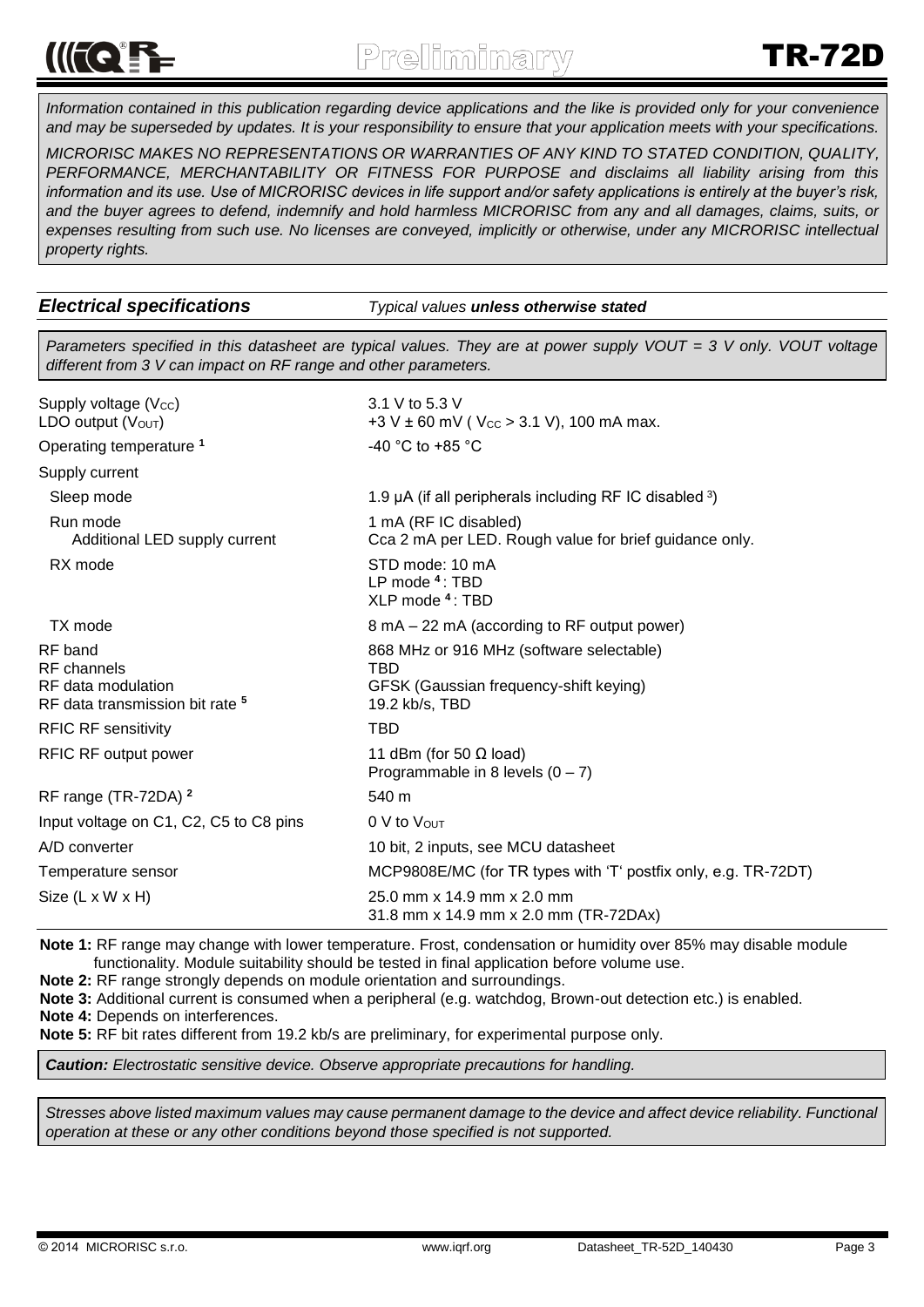

#### *Absolute maximum ratings*

Supply voltage (Vcc)  $5.5 \text{ V}$ <br>Voltage on C1, C2, C5 to C8 pins vs. GND  $-0.3 \text{ V}$  to (Vout + 0.3 V) Voltage on C1, C2, C5 to C8 pins vs. GND  $-0.3$  V to ( Vout + Storage temperature  $-40$  °C to +85 °C Storage temperature<br>Ambient temperature under bias<br>-40 °C to +85 °C Ambient temperature under bias

#### **Block diagram**



#### **Basic components**

| IC                        | Type                | <b>Manufacturer</b>       | <b>Note</b>                                    |  |
|---------------------------|---------------------|---------------------------|------------------------------------------------|--|
| <b>MCU</b>                | PIC16LF1938-I/MV    | Microchip                 |                                                |  |
| <b>RFIC</b>               | SPIRIT <sub>1</sub> | <b>STMicroelectronics</b> |                                                |  |
| <b>RF</b> balun           | BALF-SPI-01D3       | <b>STMicroelectronics</b> |                                                |  |
| LDO voltage regulator     | MCP1700T-3002E/TT   | Microchip                 |                                                |  |
| <b>Temperature sensor</b> | <b>MCP9808E/MC</b>  | Microchip                 | For types with 'T' postfix only, e.g. TR-72DT. |  |
| <b>EEPROM</b>             | 24AA128-I/MC        | Microchip                 | 128 Kb                                         |  |

For more information refer to datasheets of ICs used.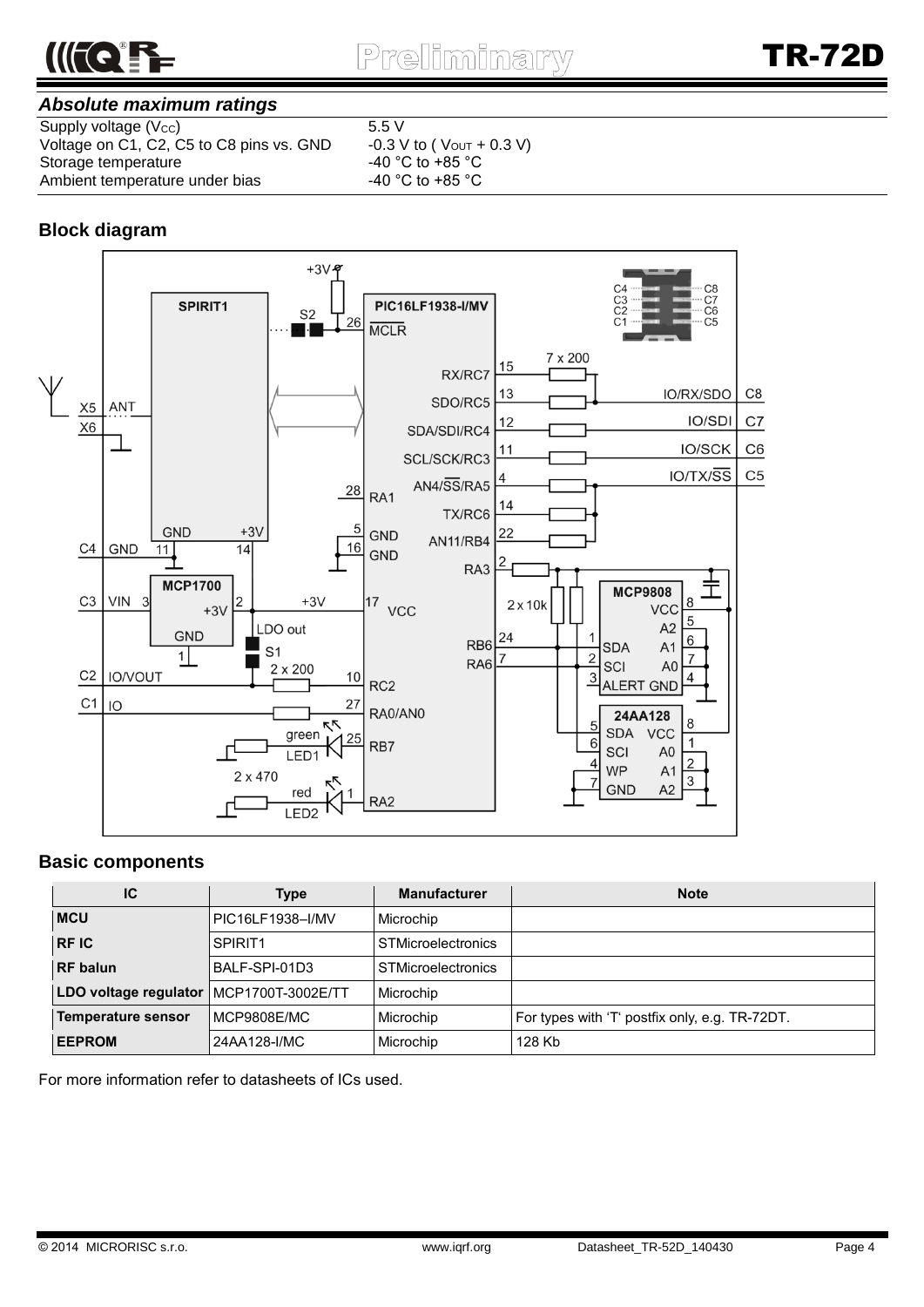## $\mathbb{R}$

| Pin            | <b>Name</b>                                                                         | <b>Description</b>                                                                                                                           |                                  |
|----------------|-------------------------------------------------------------------------------------|----------------------------------------------------------------------------------------------------------------------------------------------|----------------------------------|
| C <sub>1</sub> | IO/ADC/C-IN<br>RA0<br>AN <sub>0</sub><br>C12IN0                                     | General I/O pin<br>Analog A/D input<br>Comparator-input                                                                                      |                                  |
| C <sub>2</sub> | <b>IO/VOUT</b><br>RC2<br><b>VOUT</b>                                                | General I/O pin (S1 disconnected)<br>On-board +3 V LDO output (S1 connected)                                                                 |                                  |
| C <sub>3</sub> | <b>VIN</b>                                                                          | Power supply voltage                                                                                                                         |                                  |
| C <sub>4</sub> | <b>GND</b>                                                                          | Ground                                                                                                                                       |                                  |
| C <sub>5</sub> | RA <sub>5</sub><br>-SS<br>AN4<br>C <sub>2</sub> OUT<br>RC <sub>6</sub><br><b>TX</b> | IO/ADC/TX/-SS/PWM/COUT<br>General I/O pin,<br>SPI Slave select<br>Analog A/D input<br>Comparator output<br>General I/O pin<br><b>UART TX</b> |                                  |
|                | CCP <sub>3</sub><br>RB4<br><b>AN11</b>                                              | PWM output<br>General I/O pin, programmable pull-up<br>and interrupt/wake-up on change (IOC)<br>Analog A/D input                             | P <sub>3</sub><br>P <sub>4</sub> |
| C <sub>6</sub> | <b>IO/SCK/SCL</b><br>RC <sub>3</sub><br><b>SCK</b><br>SCL                           | General I/O pin<br>SPI clock input<br>$I2C$ clock                                                                                            | P <sub>5</sub>                   |
| C7             | <b>IO/SDI/SDA</b><br>RC4<br><b>SDI</b><br>SDA                                       | General I/O pin<br>SPI data<br>$I2C$ data                                                                                                    | Bott                             |
| C <sub>8</sub> | IO/RX/SDO <sup>6</sup><br>RC <sub>5</sub><br><b>SDO</b>                             | General I/O pin<br>SPI data out                                                                                                              |                                  |
|                | RC7<br><b>RX</b>                                                                    | General I/O pin<br><b>UART RX</b>                                                                                                            |                                  |
| X5             | <b>ANT</b>                                                                          | Antenna input                                                                                                                                |                                  |
| X <sub>6</sub> | <b>GND</b>                                                                          | Ground                                                                                                                                       |                                  |
| $P1-P5$        |                                                                                     | For manufacturer only                                                                                                                        |                                  |
| S <sub>1</sub> |                                                                                     | LDO output enable. Connect to enable (default disabled).                                                                                     |                                  |



*Bottom view*

Connect to enable LDO output

to recognize programming mode.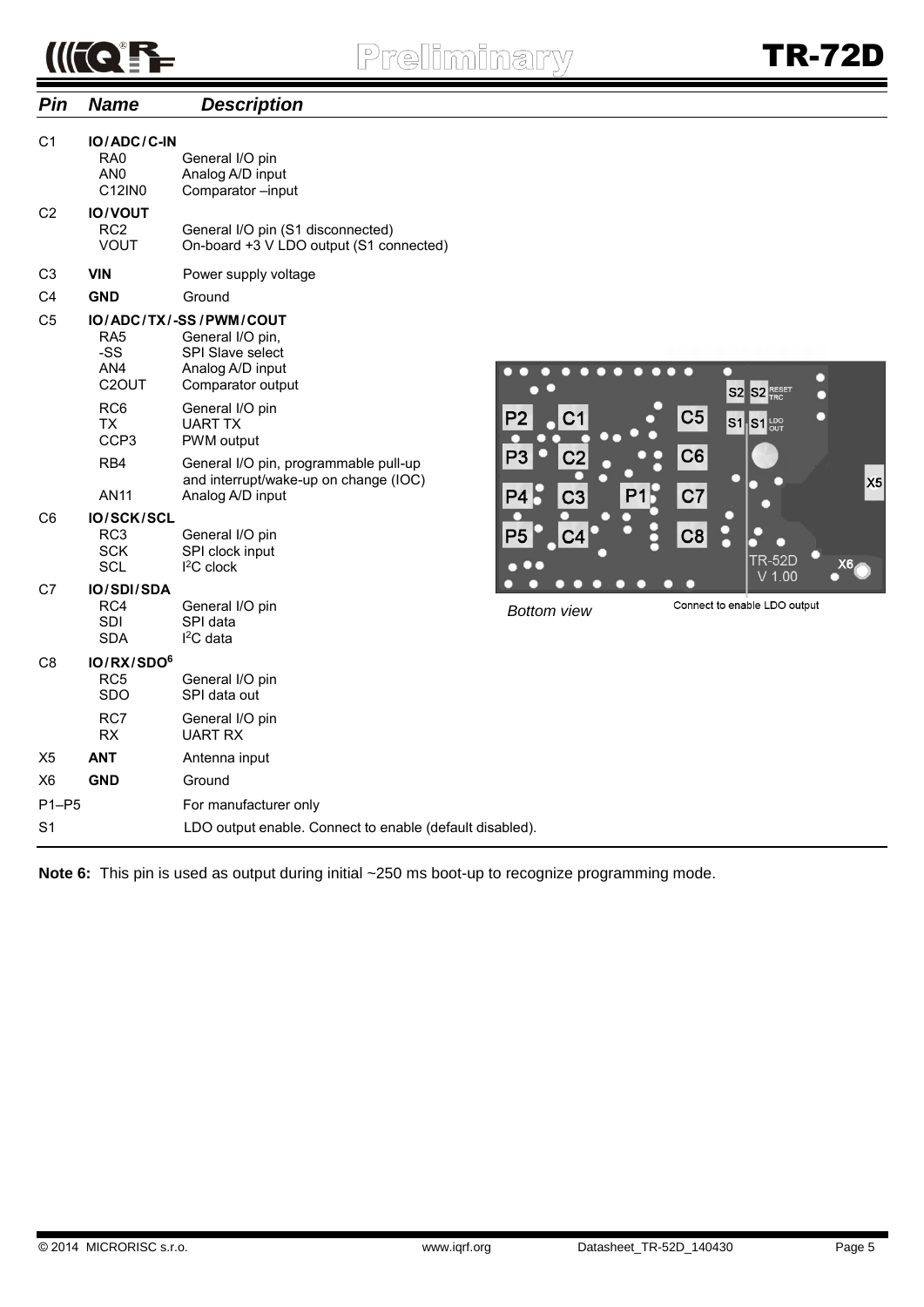

#### **Dimensions**

TR-72D(C)(T)



TR-72DA(T)



*Top view, Units: mm*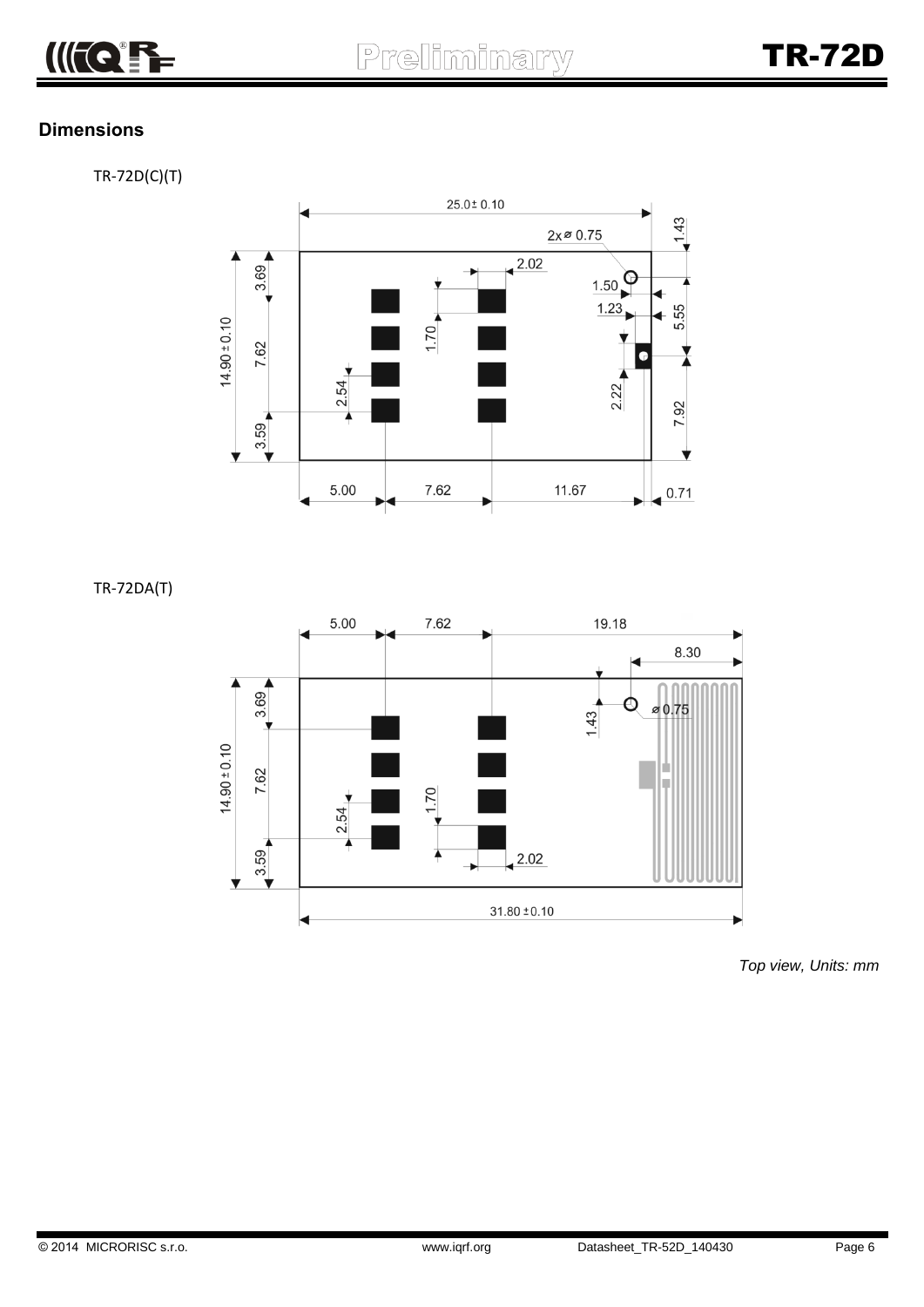

#### *Application*

#### **Assembly**

TR-72Dx modules should be mounted in SIM connector. They are not intended for SMT reflow soldering. Recommended SIM connector: KON-SIM-01.

#### **Operating system**

See IQRF OS User's guide and IQRF OS Reference guide.

#### **Software**

See Application examples on www.iqrf.org website.

#### **Programming**

There are three possibilities to upload an application program in TR-72Dx modules:

- Wired upload with TR-72Dx plugged via the SIM connector in the CK-USB-04(A) programmer.
- For TR-72Dx modules plugged in an application:
	- Wired upload
		- Using the CK-USB-04 programmer and the KON-TR-01P adapter. See the KON-TR-01P User's guide.
		- Using the CK-USB-04A programmer. See the CK-USB-04A User's guide.
	- Wireless upload: See the IQRF OS User's guide, Appendix *RFPGM – RF programmingTM*.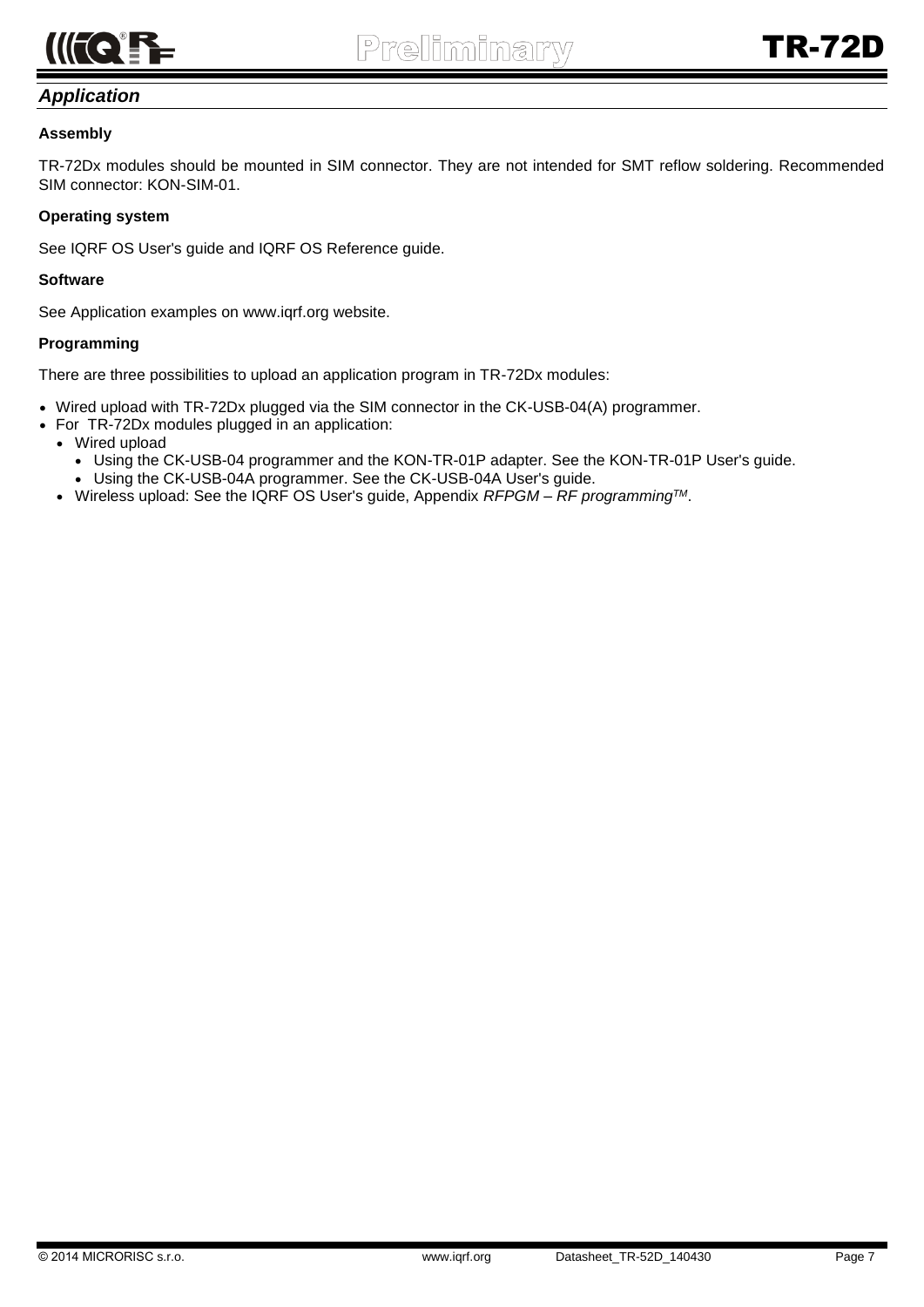

### *Product information*

#### **Ordering codes**

#### **T R - 7 2 D A PP**

Peripheral options: **nil -** No other option

- **T -** Temperature sensor
- **F -** RF shielding

Antenna options:

- **nil -** soldering padhole (no antenna, no U.FL connector)
- **A -** PCB antenna
- **C -** U.FL connector (mini coax)

| <b>Type</b>    | Antenna<br>connection | Temperature<br>sensor | <b>RF</b><br>shielding | <b>Type</b>    | Antenna<br>connection | <b>Temperature</b><br>sensor | <b>RF</b><br>shield |
|----------------|-----------------------|-----------------------|------------------------|----------------|-----------------------|------------------------------|---------------------|
| <b>TR-72D</b>  | Soldering hole        |                       |                        | <b>TR-72DT</b> | Soldering hole        | Yes                          |                     |
| <b>TR-72DC</b> | U.FL connector        |                       |                        | TR-72DCT       | U.FL connector        | Yes                          |                     |
| <b>TR-72DA</b> | PCB antenna           |                       |                        | TR-72DAT       | PCB antenna           | Yes                          |                     |
| <b>TR-72DF</b> | Soldering hole        |                       | Yes                    | TR-72DTF       | Soldering hole        | Yes                          | Yes                 |
| TR-72DCF       | U.FL connector        |                       | Yes                    | TR-72DCTF      | U.FL connector        | Yes                          | Yes                 |
| TR-72DAF       | PCB antenna           |                       | Yes                    | TR-72DATF      | PCB antenna           | Yes                          | Yes                 |

| <b>RF</b><br>shielding | <b>Type</b>    | <b>Antenna</b><br>connection    | <b>Temperature</b><br>sensor | <b>RF</b><br>shielding |
|------------------------|----------------|---------------------------------|------------------------------|------------------------|
|                        | <b>TR-72DT</b> | Soldering hole                  | Yes                          |                        |
|                        | TR-72DCT       | U.FL connector                  | Yes                          |                        |
|                        | TR-72DAT       | PCB antenna                     | Yes                          |                        |
| Yes                    | TR-72DTF       | Soldering hole                  | Yes                          | Yes                    |
| Yes                    |                | <b>TR-72DCTF</b> U.FL connector | Yes                          | Yes                    |
| Yes                    | TR-72DATF      | PCB antenna                     | Yes                          | Yes                    |



TR-72DA TR-72DAT

#### **Document history**

140430 Preliminary.